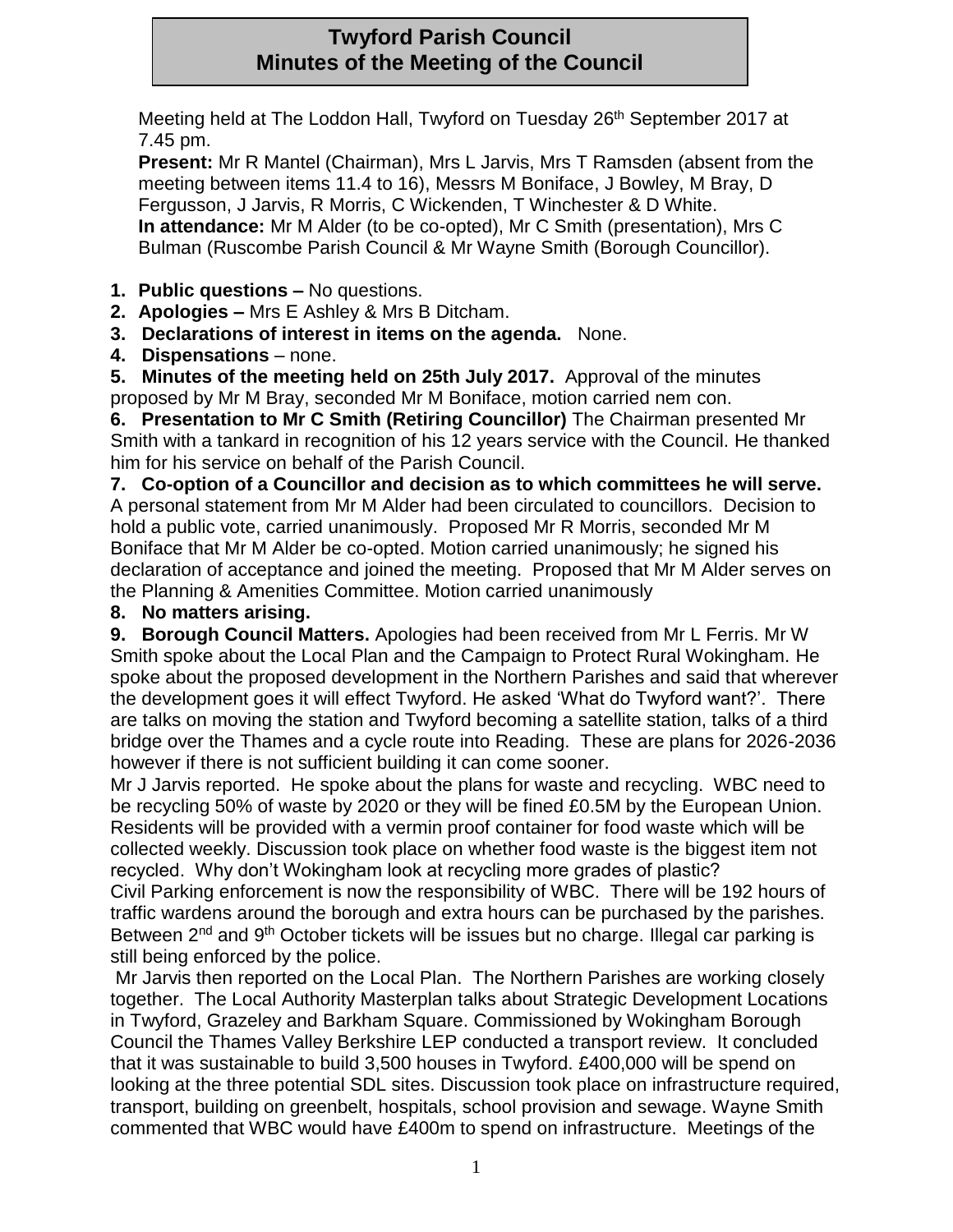Campaign to Protect Rural Wokingham are being held to formulate opposition to the plans. Meetings are to be held on Thursday 28<sup>th</sup> September at 8pm and Saturday 30<sup>th</sup> September 10am at Loddon Hall.

**10. Liaison with Ruscombe Parish Council.** Mrs C Bulman reported that the Ruscombe meeting had been very similar to the Twyford Council meeting. A meeting is to be held tomorrow evening where Ruscombe Councillors will decide on the way forward with the Local Plan Masterplan. Mrs Bulman reported that the Wokingham Times had covered the Local Plan development and questioned the reliability of the Housing Needs Assessment figures. She recommended residents and councillors look at the article.

**11. Reports and to receive any recommendations from committees:**

#### 11.1 **Planning and Amenities Committee 01.08.17 & 05.09.17 & Local Plan Northern Parishes meeting 20.09.17**

Mr C Wickenden reported on the August meeting. He highlighted comments made on the plans and that the refusals had been discussed. Consideration was given to the heritage lamps being replaced with LED. The committee commented that WBC are slow to respond to village maintenance issues. At the September meeting, following the resignation of Mr C Smith, Mr Wickenden was elected vice-chairman to Planning and Amenities. Mr Wickenden reported on the September meeting. It was agreed to change the heritage lamps to LED. A recommendation had been made - 'Recommended that full costings of £10,177.59 be taken to Finance and Full council meetings and that all lamps should be changed in one go.' It was uncertain this was an accurate figure and it was agreed to refer this back to the Planning committee. Mr Wickenden highlighted minutes 9.5 – coaches on Broad Hinton and 10.2 – Ruscombe Bridge traffic lights.

Mr Wickenden also report on the meeting of the northern parishes. He highlighted the publicity campaign to engage with residents and strategy around protecting rural Wokingham. Discussion on the Neighbourhood Plan, sustainable development, forming an alternative view to provide smaller housing units and starting a legal fighting fund of £10 per house through the precept. A funding proposal will be made through the Planning and Amenities committee and Finance.

It was agreed to adjourn the Council meeting in order that public questions could be taken.

Resident Terri Jones commented that the Council need to consider their online presence to enable them to build views.

Darren Street commented on the car parking situation, shoddy filling of potholes and questioned why Wargrave haven't been selected for development. He raised issues with the Henley train timetable.

#### 11.2 **Parish Lands Committee 12.09.17 & Twyford Village Fete sub committee 21.09.17 – decision as to charity donation of £319.50**

Mr J Bowley reported. He highlighted items 8.3 – toddler playpark vandalism and 10.4 – burial ground boarder edging slabs.

Mr M Boniface reported on the Fete committee. He commented that the fete had been reviewed and was successful beyond all expectations. The costings were within budget, the car parking was a success and it was agreed the Finance Committee will consider how the £319.50 charity donation will be allocated. Mr R Morris suggested the committee consider giving to Autism Berkshire. Councillors may email suggestions to the clerk.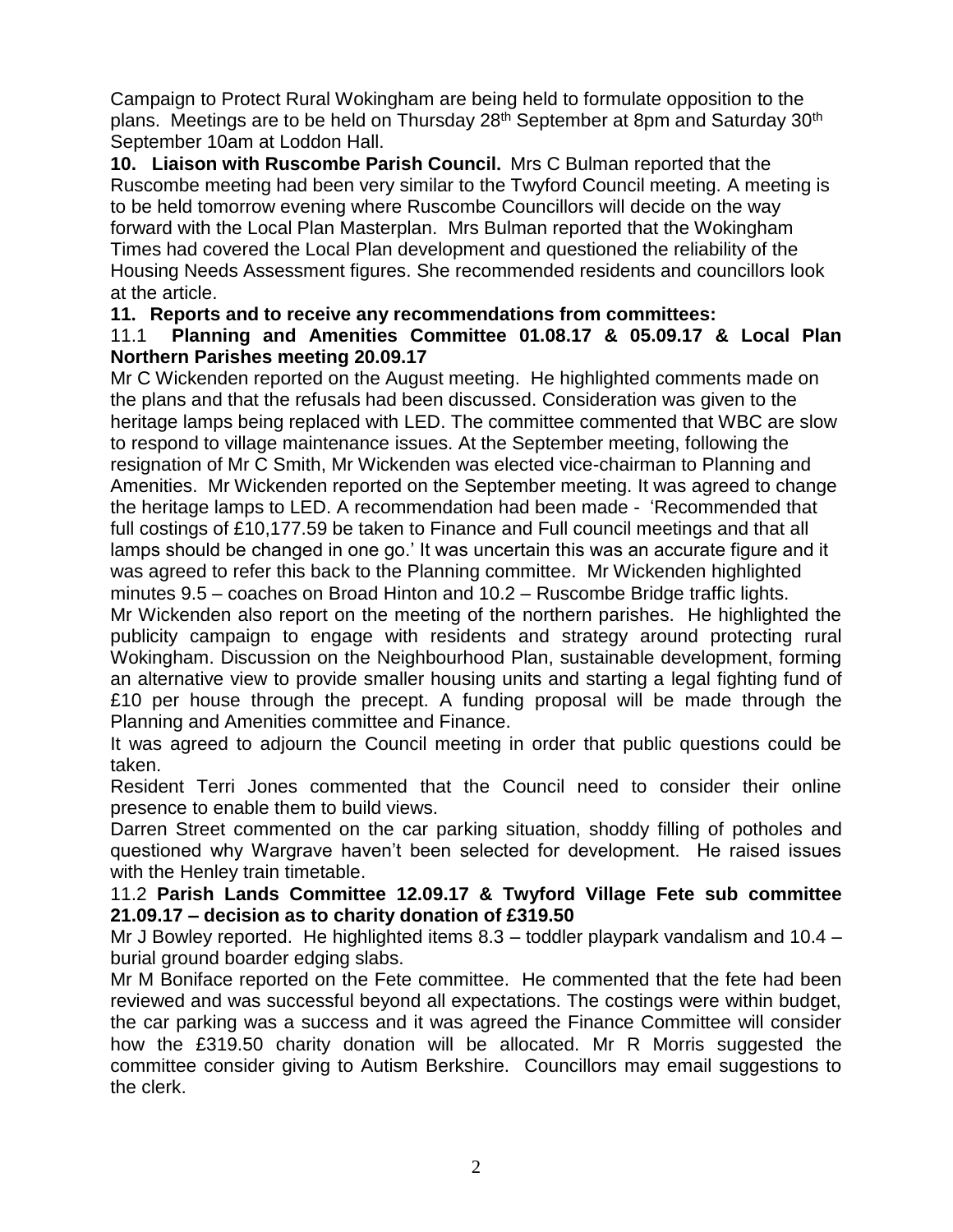# 11.3 **Finance and General Purposes Committee – 19.09.17**

Mr D Fergusson reported. Capital account and budget figures to 30.06.17 had been circulated for councillor's information. Mr Fergusson highlighted item 7 from the minutes – data protection changes, 9 – twinning – clarification requested as the Council were not consulted on the change of the name to 'Twyford & Ruscombe twinning association', 11 social media policy to be updated and discussion on man hours to update the forms on the website and 13 – new location considered for 'Meet your councillor' sessions.

The committee **RECOMMEND to Full Council** to approve the Financial Regulations as they are with no amendments made. Motion carried unanimously.

The committee **RECOMMEND to Full Council** a grant of £500 to Twyford Comets Dutch exchange. Motion carried unanimously.

The committee **RECOMMEND to Full Council** that no grant be made this year to Berkshire Multiple Sclerosis Therapy Centre. Motion carried nem con.

#### 11.4 **Parking Advisory Committee 13.09.17**

Mr R Morris reported. The Parking Advisory committee had finalised their findings and a report had been circulated. There were 12 options that were to be put forward for the Council to consider as recommendations. Mr D Fergusson had written to the councillors expressing his concerns with the report expressing concerns as to whether the report would stand up to scrutiny. He commented that the data wasn't quantifiable, there were no costings or capital cost alternatives.

Mr J Jarvis suggested putting the report and recommendations on hold until developments with the Local Plan were clearer. A lengthy discussion took place covering timescales, commuter parking, civil parking enforcement, crossroads, transport, Heathrow link, park and ride and options for a commuter car park. Questions raised were: Will a car park alleviate the parking problem? How will WBC know what Twyford wants?

Mr R Morris proposed, Mr C Wickenden seconded to adjourn the report/recommendations. Motion carried nem con.

### 11.5 **Other Representatives reports**

11.5.1 Twinning meeting – a September meeting had been held. Minutes had not been circulated to the Council. Mr Jarvis reported that representatives from the association plan to visit Cuincy at their own cost. A letter from the association asking for approval of a name change to Twyford and Ruscombe Twinning Association is awaited.

11.5.2 Community Hub meeting – Mr J Bowley has not received any notifications of meetings.

11.5.3 Meet Your Councillor 09.09.17 – no members of the public attended.

#### **12.** Clerk's report – no report.

### **13. Items to be discussed at the next meeting** – no items.

### **14. Correspondence:**

14.1 NEWS: Reading well scheme comes to Wokingham Borough Libraries. Noted.

14.2 Borough Parish Liaison Forum 03.07.17 minutes & presentations. Noted.

14.3 Libraries - Teen Reading Challenge & Summer Reading Challenge 2017. Noted. 14.4 Sonning School job advert. Noted.

14.5 Twyford Twinning Association - Minutes from last meeting 24th July 2017. Noted. 14.6 Mindfulness Based Stress Reduction course in Twyford starting in September. Norted.

14.7 Borough Parish Liaison Forum - October Meeting 10th Oct. Noted.

14.8 Twyford & Ruscombe Twinning Association - Minutes from last meeting 17th August 2017 & Constitution/Charter for Review. Noted.